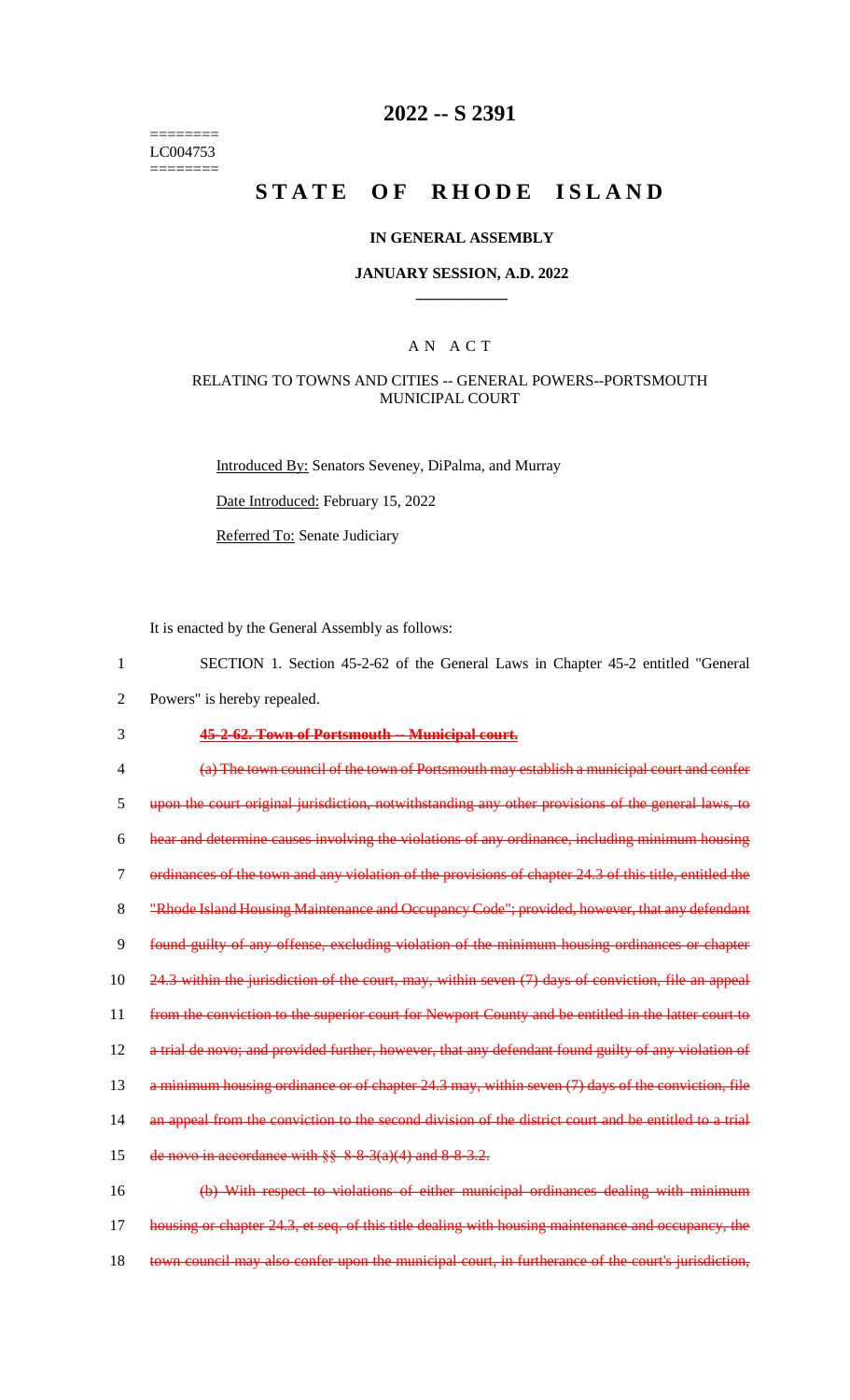1 the power to proceed according to equity:

(1) To restrain, prevent, enjoin, abate or correct a violation;

- (2) To order the repair, vacation or demolition of any dwelling existing in violation;
- (3) To otherwise compel compliance with all of the provisions of the ordinances and statutes.

 (c) The municipal court shall have concurrent jurisdiction with the Rhode Island traffic tribunal to hear and adjudicate those violations conferred upon the municipal court and enumerated 8 in § 8-18-3. Adjudication of summons by the municipal court shall be in conformance with § 8-18- 4. The municipal court shall hear and decide traffic matters in a manner consistent with the procedures of the traffic tribunal, and be subject to review by the chief magistrate of the traffic 11 tribunal in accordance with § 8-18-11. Any person desiring to appeal an adverse decision of the municipal court for violations enumerated in § 8-18-3, may seek review thereof pursuant to the 13 procedures set forth in § 31-41.1-8.

 (d) The town council of the town of Portsmouth is authorized and empowered to appoint a judge and clerk of the municipal court. The town council is authorized and empowered to enact ordinances governing the personnel, operation and procedure to be followed in the court and to 17 establish a schedule of fees and costs, and to otherwise provide for the operation and management 18 of the court. The municipal court may impose a sentence not to exceed thirty (30) days in jail and impose a fine not in excess of five hundred dollars (\$500), or both. The court is empowered to 20 administer oaths, compel the attendance of witnesses and punish persons for contempt and to 21 authorize and execute search warrants to the extent the warrants could be authorized and executed 22 by a justice of the district court.

- SECTION 2. Chapter 45-2 of the General Laws entitled "General Powers" is hereby amended by adding thereto the following section:
- **45-2-62.1 Town of Portsmouth -- Municipal court -- Municipal housing court.**
- (a) The town council of the town of Portsmouth may establish a municipal court and confer upon that court original jurisdiction, notwithstanding any other provisions of the general laws, to 28 hear and determine causes involving the violation of any ordinance; provided, however, that any defendant found guilty of any offense, excluding violations outlined in subsection (b) of this section, may, within seven (7) days of conviction, file an appeal from the conviction to the superior court and be entitled in the latter court to a trial de novo. (b) The town council of the town of Portsmouth may establish a municipal housing court and confer upon the court original jurisdiction, notwithstanding any other provisions of the general
- laws, to hear and determine causes involving the violation of the zoning ordinances of the town and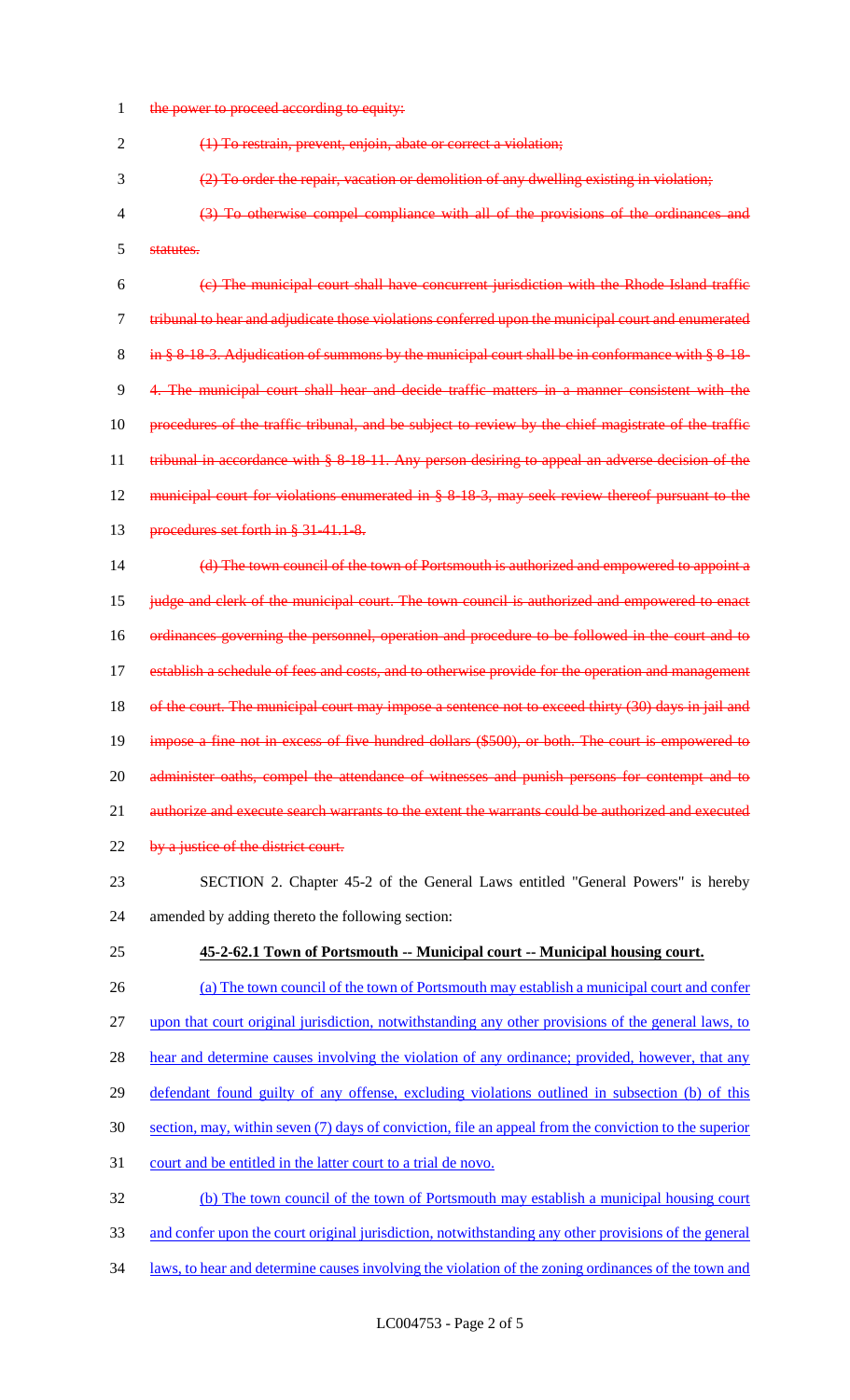| 1              | any violation of the provisions of chapter 24 of this title (the "Rhode Island zoning enabling act of     |
|----------------|-----------------------------------------------------------------------------------------------------------|
| $\overline{2}$ | 1991"); any violation of chapter 24.1 of this title (the "historical zoning act"); any violation of       |
| 3              | chapter 24.2 of this title ("minimum housing standards act"); any violation of chapter 24.3 of this       |
| 4              | title ("housing maintenance and occupancy code"); any violation of chapter 23 of this title               |
| 5              | ("subdivision and land development act"); any violation of any local Portsmouth ordinance or              |
| 6              | regulation enacted pursuant to these chapters; and any violation of the provisions of chapter 27.3        |
| 7              | of title 23 (the "Rhode Island state building code"); and any violation of the provisions of those        |
| 8              | regulations promulgated by the state building code commission entitled SBC-1 Rhode Island state           |
| 9              | building code; SBC-2 Rhode Island state one- and two (2)-family dwelling code; SBC-3 Rhode                |
| 10             | Island state plumbing code; SBC-4 Rhode Island state mechanical code; SBC-5 Rhode Island state            |
| 11             | electrical code; SBC-6 state property maintenance code; SBC-8 Rhode Island state energy                   |
| 12             | conservation code; and SBC-20 Rhode Island state fuel and gas code; and provided, further, that           |
| 13             | any party aggrieved by a final judgment, decree, or order of the Portsmouth housing court may,            |
| 14             | within twenty (20) days after entry of this judgment, decree, or order, file an appeal to the superior    |
| 15             | court and be entitled in the latter court to a trial de novo.                                             |
| 16             | (c) With respect to violations falling under the jurisdiction of the Portsmouth housing court,            |
| 17             | as outlined in subsection (b) of this section, the town council may also confer upon the housing          |
|                |                                                                                                           |
| 18             | court, in furtherance of the court's jurisdiction, the power to proceed according to equity:              |
| 19             | (1) To restrain, prevent, enjoin, abate, or correct a violation;                                          |
| 20             | (2) To order the repair, vacation, or demolition of any dwelling existing in violation;                   |
| 21             | (3) To otherwise compel compliance with all of the provisions of those ordinances,                        |
| 22             | regulations, and statutes; and                                                                            |
| 23             | (4) To order a dwelling into receivership and to order the removal of any cloud on the title              |
| 24             | to the building or property that shall be binding upon all those claiming by, through, under, or by       |
| 25             | virtue of any inferior liens or encumbrances pursuant to chapter 44 of title 34.                          |
| 26             | (d) The municipal court shall have concurrent jurisdiction with the Rhode Island traffic                  |
| 27             | tribunal to hear and adjudicate those violations conferred upon the municipal court and enumerated        |
| 28             | in § 8-18-3. Adjudication of summons by the municipal court shall be in conformance with § 8-18-          |
| 29             | 4. The municipal court shall hear and decide traffic matters in a manner consistent with the              |
| 30             | procedures of the traffic tribunal, and subject to review by the chief magistrate of the traffic tribunal |
| 31             | in accordance with $\S$ 8-18-11. Any person desiring to appeal from an adverse decision of the            |
| 32             | municipal court for violations enumerated in $\S$ 8-18-3, may seek review thereof pursuant to the         |
| 33             | procedures set forth in § 31-41.1-8.                                                                      |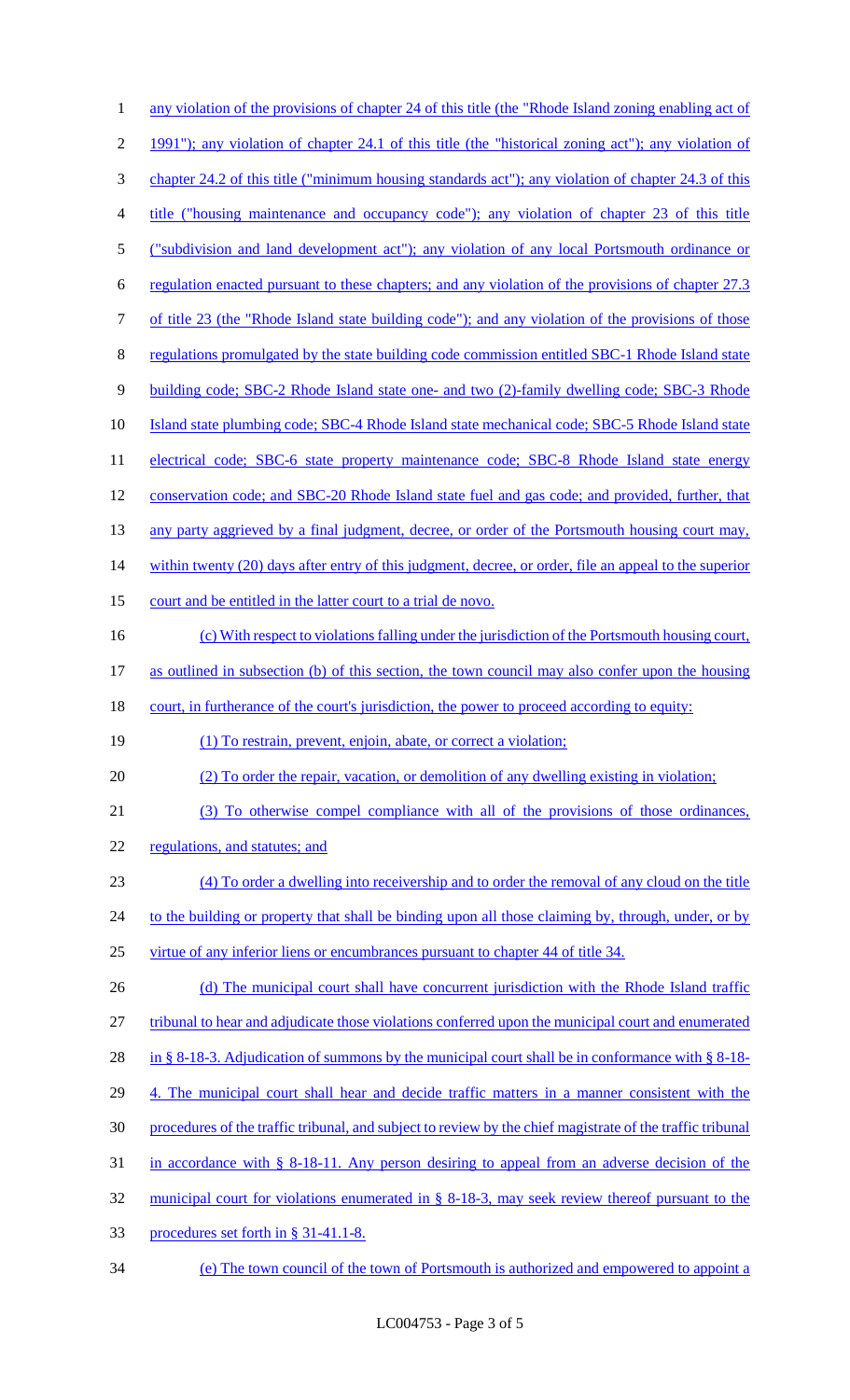- 1 judge and clerk of the municipal court. The town council of the town of Portsmouth is also
- 2 authorized to appoint a judge and clerk of the housing court, who may be, but is not required to be,
- 3 the same person(s) holding the judgeship over the municipal court. The town council is authorized
- 4 and empowered to enact ordinances governing the personnel, operation, and procedure to be
- 5 followed in the court and to establish a schedule of fees and costs and to otherwise provide for the
- 6 operation and management of the court. The municipal court may impose a sentence not to exceed
- 7 thirty (30) days in jail and impose a fine not in excess of five hundred dollars (\$500), or both. The
- 8 court is empowered to administer oaths; compel the attendance of witnesses; punish persons for
- 9 contempt; and to execute search warrants to the extent the warrants could be executed by a judge
- 10 of the district court.
- 11 SECTION 3. This act shall take effect upon passage.

#### ======== LC004753 ========